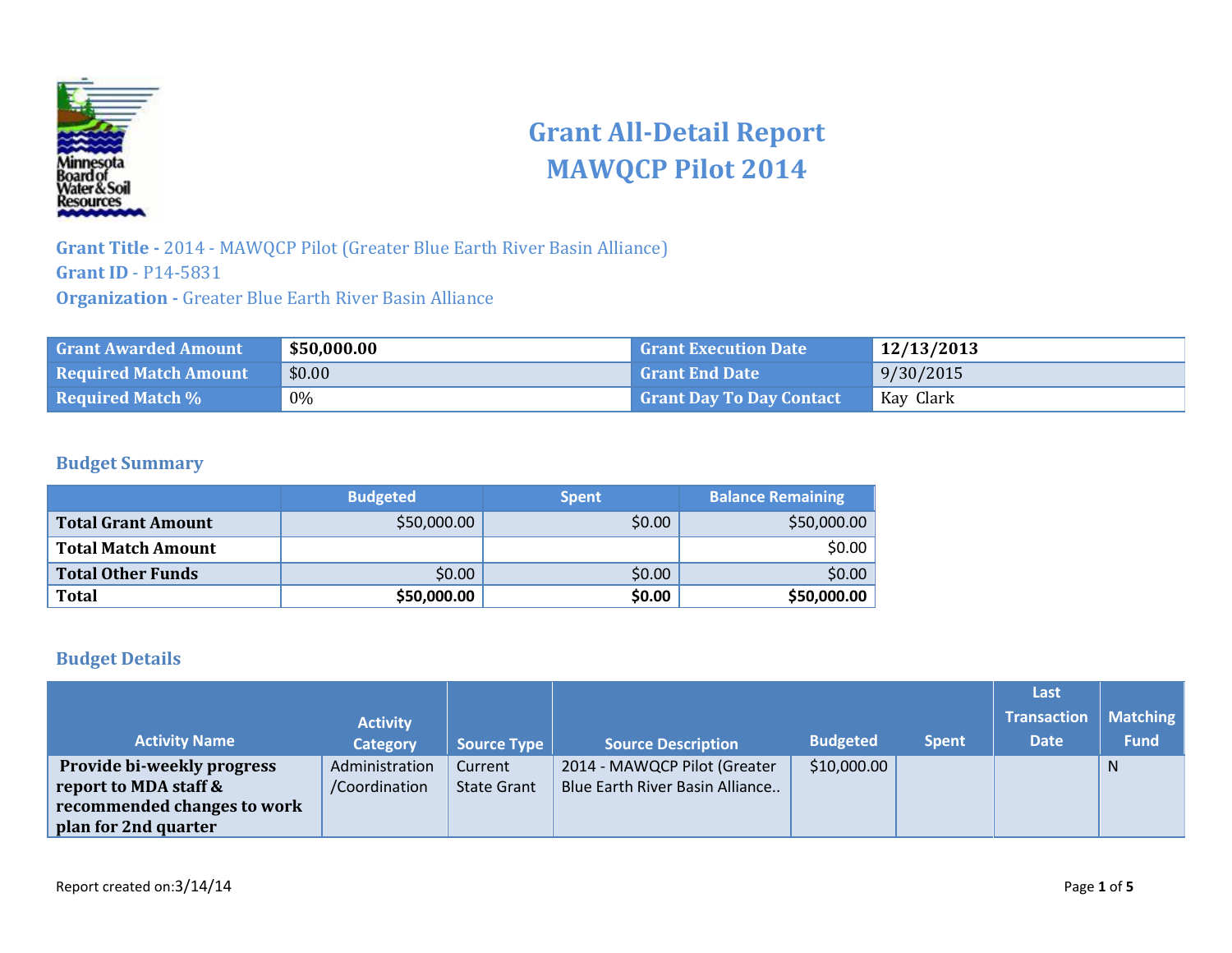|                                        |                  |                    |                                 |                 |              | Last               |                 |
|----------------------------------------|------------------|--------------------|---------------------------------|-----------------|--------------|--------------------|-----------------|
|                                        | <b>Activity</b>  |                    |                                 |                 |              | <b>Transaction</b> | <b>Matching</b> |
| <b>Activity Name</b>                   | <b>Category</b>  | <b>Source Type</b> | <b>Source Description</b>       | <b>Budgeted</b> | <b>Spent</b> | <b>Date</b>        | <b>Fund</b>     |
| <b>Advise MAWQCP staff on process</b>  | Project          | Current            | 2014 - MAWQCP Pilot (Greater    | \$10,000.00     |              |                    | N               |
| of the pilot                           | Development      | <b>State Grant</b> | Blue Earth River Basin Alliance |                 |              |                    |                 |
| <b>Conduct MAWQCP Assessment</b>       | Technical/Engi   | Current            | 2014 - MAWQCP Pilot (Greater    | \$20,000.00     |              |                    | N               |
| Tool on fields, establish plans,       | neering          | <b>State Grant</b> | Blue Earth River Basin Alliance |                 |              |                    |                 |
| recommend practices and solicit        | Assistance       |                    |                                 |                 |              |                    |                 |
| feedback                               |                  |                    |                                 |                 |              |                    |                 |
| Determine strategies for               | Project          | Current            | 2014 - MAWQCP Pilot (Greater    | \$5,000.00      |              |                    | N               |
| publicizing the program                | Development      | <b>State Grant</b> | Blue Earth River Basin Alliance |                 |              |                    |                 |
| <b>Hire Pilot Project Staff</b>        | Agricultural     | Current            | 2014 - MAWQCP Pilot (Greater    | \$5,000.00      |              |                    | $\mathsf{N}$    |
|                                        | <b>Practices</b> | <b>State Grant</b> | Blue Earth River Basin Alliance |                 |              |                    |                 |
| <b>Identify and contact landowners</b> | Project          | Current            | 2014 - MAWQCP Pilot (Greater    | \$0.00          |              |                    | ${\sf N}$       |
| to promote the program through         | Development      | <b>State Grant</b> | Blue Earth River Basin Alliance |                 |              |                    |                 |
| interviews and certification           |                  |                    |                                 |                 |              |                    |                 |
| process                                |                  |                    |                                 |                 |              |                    |                 |
| Obtain training to administer          | Education/Info   | Current            | 2014 - MAWQCP Pilot (Greater    | \$0.00          |              |                    | N               |
| water quality measurement tool         | rmation          | <b>State Grant</b> | Blue Earth River Basin Alliance |                 |              |                    |                 |
| Organize and facilitate project        | Project          | Current            | 2014 - MAWQCP Pilot (Greater    | \$0.00          |              |                    | N               |
| advisory committee meetings            | Development      | <b>State Grant</b> | Blue Earth River Basin Alliance |                 |              |                    |                 |

# **Activity Details Summary**

| <b>Activity Details</b> | Total Action Count | <b>Total Activity Mapped</b> | Size / Unit |
|-------------------------|--------------------|------------------------------|-------------|
|                         |                    |                              |             |

## **Indicators Summary**

| Indicator Name | <b>NTotal Value</b> | Unit |
|----------------|---------------------|------|
|                |                     |      |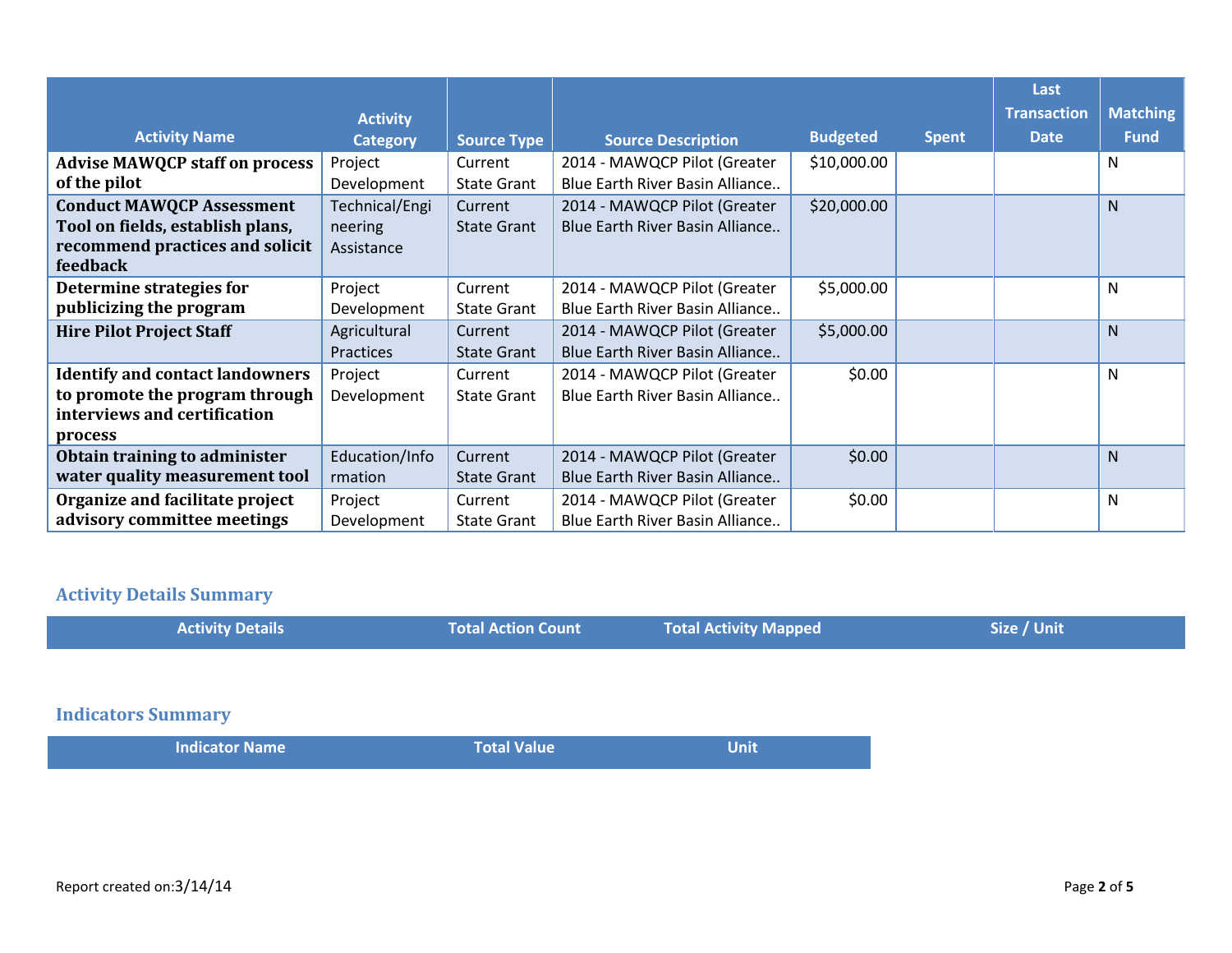## **Grant Activity**

| Grant Activity - Provide bi-weekly progress report to MDA staff & recommended changes to work plan for 2nd quarter |                                                                                                   |  |  |  |
|--------------------------------------------------------------------------------------------------------------------|---------------------------------------------------------------------------------------------------|--|--|--|
| <b>Description</b>                                                                                                 | Provide bi-weekly progress report to MDA staff & recommended changes to work plan for 2nd quarter |  |  |  |
| <b>Category</b>                                                                                                    | ADMINISTRATION/COORDINATION                                                                       |  |  |  |
| <b>Start Date</b>                                                                                                  | <b>End Date</b>                                                                                   |  |  |  |
| <b>Rates and Hours</b>                                                                                             |                                                                                                   |  |  |  |
| <b>Actual Results</b>                                                                                              |                                                                                                   |  |  |  |

| <b>Grant Activity - Advise MAWQCP staff on process of the pilot</b> |                                             |  |  |
|---------------------------------------------------------------------|---------------------------------------------|--|--|
| <b>Description</b>                                                  | Advise MAWQCP staff on process of the pilot |  |  |
| <b>Category</b>                                                     | PROJECT DEVELOPMENT                         |  |  |
| Start Date                                                          | <b>End Date</b>                             |  |  |
| <b>Rates and Hours</b>                                              |                                             |  |  |
| <b>Actual Results</b>                                               |                                             |  |  |

| <b>Grant Activity - Conduct MAWQCP Assessment Tool on fields, establish plans, recommend practices and solicit feedback</b> |                                                                                                                |  |  |
|-----------------------------------------------------------------------------------------------------------------------------|----------------------------------------------------------------------------------------------------------------|--|--|
| Description                                                                                                                 | With willing landowners, conduct MAWQCP Assessment Tool, establish comprehensive conservation plans, recommend |  |  |
|                                                                                                                             | practices, and solicit feedback on the certification process.                                                  |  |  |
| <b>Category</b>                                                                                                             | TECHNICAL/ENGINEERING ASSISTANCE                                                                               |  |  |
| Start Date                                                                                                                  | <b>End Date</b>                                                                                                |  |  |
| <b>Rates and Hours</b>                                                                                                      |                                                                                                                |  |  |
| <b>Actual Results</b>                                                                                                       |                                                                                                                |  |  |

| Grant Activity - Determine strategies for publicizing the program |                                                  |  |  |  |
|-------------------------------------------------------------------|--------------------------------------------------|--|--|--|
| <b>Description</b>                                                | Determine strategies for publicizing the program |  |  |  |
| <b>Category</b>                                                   | PROJECT DEVELOPMENT                              |  |  |  |
| <b>Start Date</b>                                                 | <b>End Date</b>                                  |  |  |  |
| <b>Rates and Hours</b>                                            |                                                  |  |  |  |
| <b>Actual Results</b>                                             |                                                  |  |  |  |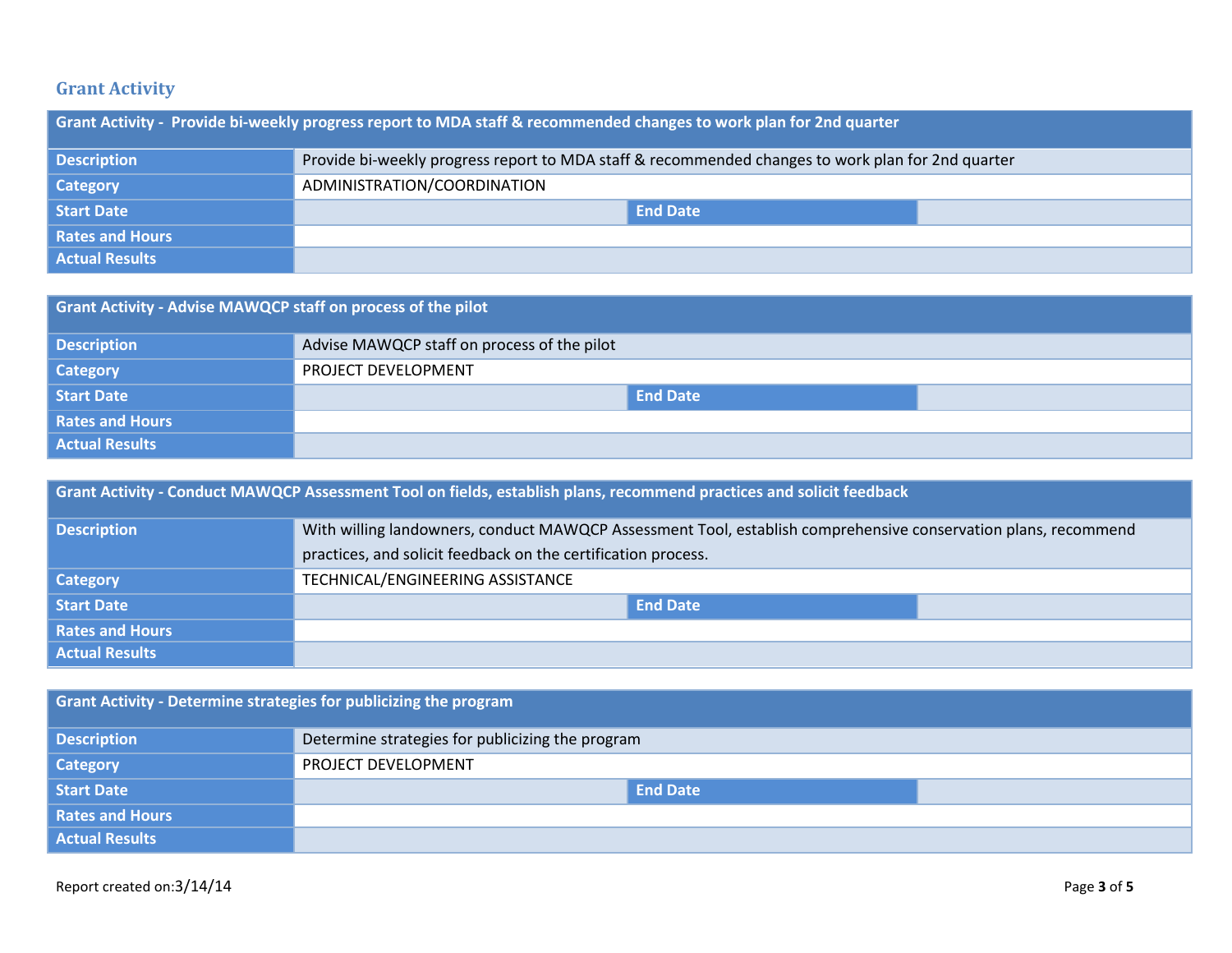| <b>Grant Activity - Hire Pilot Project Staff</b> |                          |  |  |  |  |  |
|--------------------------------------------------|--------------------------|--|--|--|--|--|
| <b>Description</b>                               | Hire Pilot Project Staff |  |  |  |  |  |
| <b>Category</b>                                  | AGRICULTURAL PRACTICES   |  |  |  |  |  |
| <b>Start Date</b>                                | <b>End Date</b>          |  |  |  |  |  |
| <b>Rates and Hours</b>                           |                          |  |  |  |  |  |
| <b>Actual Results</b>                            |                          |  |  |  |  |  |

| Grant Activity - Identify and contact landowners to promote the program through interviews and certification process |                                                                                                     |  |  |
|----------------------------------------------------------------------------------------------------------------------|-----------------------------------------------------------------------------------------------------|--|--|
| <b>Description</b>                                                                                                   | Identify and contact landowners to promote the program through interviews and certification process |  |  |
| <b>Category</b>                                                                                                      | PROJECT DEVELOPMENT                                                                                 |  |  |
| <b>Start Date</b>                                                                                                    | <b>End Date</b>                                                                                     |  |  |
| <b>Rates and Hours</b>                                                                                               |                                                                                                     |  |  |
| <b>Actual Results</b>                                                                                                |                                                                                                     |  |  |

| Grant Activity - Obtain training to administer water quality measurement tool |                                                                                                       |  |  |
|-------------------------------------------------------------------------------|-------------------------------------------------------------------------------------------------------|--|--|
| <b>Description</b>                                                            | Obtain training to administer water quality measurement tool & other related certification procedures |  |  |
| <b>Category</b>                                                               | EDUCATION/INFORMATION                                                                                 |  |  |
| <b>Start Date</b>                                                             | <b>End Date</b>                                                                                       |  |  |
| <b>Rates and Hours</b>                                                        |                                                                                                       |  |  |
| <b>Actual Results</b>                                                         |                                                                                                       |  |  |

| Grant Activity - Organize and facilitate project advisory committee meetings |                                                             |  |  |
|------------------------------------------------------------------------------|-------------------------------------------------------------|--|--|
| <b>Description</b>                                                           | Organize and facilitate project advisory committee meetings |  |  |
| <b>Category</b>                                                              | PROJECT DEVELOPMENT                                         |  |  |
| Start Date                                                                   | <b>End Date</b>                                             |  |  |
| <b>Rates and Hours</b>                                                       |                                                             |  |  |
| <b>Actual Results</b>                                                        |                                                             |  |  |